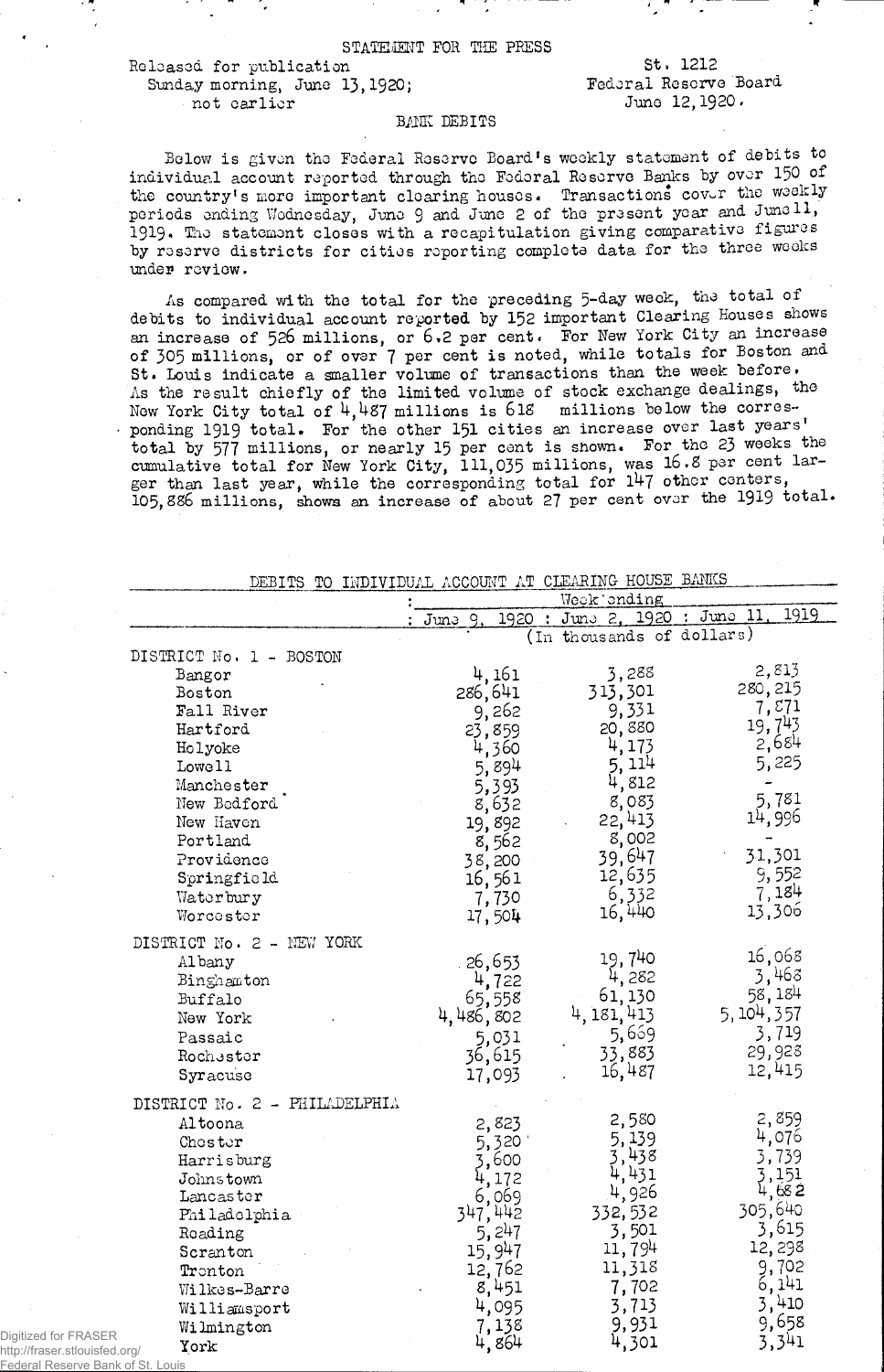DEBITS TO INDIVIDUAL ACCOUNT AT CLEARING HOUSE BANKS St' *12l2a*

┱ J,

¥

 $\ddot{\phantom{1}}$ 

 $\frac{1}{2}$ 

 $\mathcal{L}_{\mathcal{F}}$ 

 $\mathcal{F} \subset \mathcal{F}$ 

|                                |           | Week ending                    |                  |
|--------------------------------|-----------|--------------------------------|------------------|
|                                | : Juno 9. | 1920 : June 2, 1920 : June 11, | 1919             |
| DISTRICT No. 4 -<br>CLEVELAND. |           | (In thousands of dollars)      |                  |
| Akr on                         | 32,112    | 30,439                         |                  |
| Cincinnati                     | 58,873    | 53,261                         | 20,737<br>51,341 |
| Clave land                     | 160,867   | 148, 745                       | 137,239          |
| Columbus                       | 29,018    | 26,892                         | 27,722           |
| Dayton                         | 12, 111   | 11,973                         | 11,768           |
| Eric                           | 8,227     | 6,730                          | 5,858            |
| Greensburg                     | 4,066     | $\frac{4}{7}$ , 559            | 2,309            |
| Lexington                      | 5, 254    | 4,537                          | 4,484            |
| Oil City                       | 3,292     | 2,901                          | 3,396            |
| Pittsburgh                     | 184,945   | 178,885                        | 164,761          |
| Springfield                    | 4,045     | 2,845                          | 3,511            |
| Tolodo                         | 23,863    | 28,944                         | 26,189           |
| Wheeling                       | 10,675    | 8,537                          | 6,688            |
| Youngstown                     | 12,344    | 12,376                         | 21,612           |
|                                |           |                                |                  |
| DISTRICT No. 5 - RICHMOND      |           |                                |                  |
| Baltimore                      | 106,658   | 98,961                         | 115,765          |
| Charloston                     | 9,419     | 10, 100                        | 7,850            |
| Charlotte                      | 7,640     | 8,155                          | 5,000            |
| Columbia                       | 7,701     | 7,279                          | 7,505            |
| Huntington                     | 5,941     | 5,220                          |                  |
| Norfolk                        | 21, 107   | 15,278                         | 21, 274          |
| Raleigh                        | 4,572     | 3,851                          | 3,332            |
| Richmond                       | 26,604    | 27,396                         | 21, 240          |
| DISTRICT No. 6 - ATLANTA.      |           |                                |                  |
| Atlanta                        | 30,660    | 29,043                         | 25,837           |
| Augusta                        | 8,727     | 8,794                          | 5,043            |
| Birmingham                     | 16,341    | 17,479                         | 13,306           |
| Chattanooga                    | 12,320    | 12,536                         | 13,222           |
| Jacksonville                   | 13,580    | 13,935                         | 11,276           |
| Knoxville                      | 7,331     | 7,000                          | 6,041            |
| Macon                          | 6,563     | 8,589                          | 7,094            |
| Mobile                         | 8,944     | 7,319                          | 7,953            |
| Montgomery                     | 5,706     | 4,830                          | 4,879            |
| Nashville                      | 27,065    | 23,530                         | 20,872           |
| New Orleans                    | 76,791    | 65,337                         | 79,377           |
| Pensacola                      | 2,818     | 2,474                          | 2,900            |
| Savannah                       | 15,589    | 17,063                         | 17,388           |
| Tampa                          | 6,029     | 6,268                          | 5,295            |
| Vicksburg                      | 1,972     | 1,371                          | 1,962            |
| DISTRICT No. 7 - CHICAGO       |           |                                |                  |
| Bay City                       | 3,186     | 3,569                          | 2,386            |
| Bloomington                    | 3,064     | 2,757                          | 2,841            |
| Cedar Rapids                   | 11,900    | 6,322                          | 10,532           |
| Chicago                        | 682,780   | 654, 231                       | 622,303          |
| Davenport                      | 9,424     | 6,941                          | 6,692            |
| Decatur                        | 4,372     | 4, 103                         | 4,297            |
| Des Moines                     | 24, 363   | 17,965                         | 17,641           |
| Detroit                        | 140,020   | 130,395                        | 106, 913         |
| Dubuque                        | 3,921     | 3,558                          | 2,317            |
| Flint                          | 10,238    | 9,295                          | 8,291            |
| Ft. Wayne                      | 8,469     | 6,666                          | 5,089            |
| Grand Rapids                   | 20,352    | 21,663                         | 15, 144          |
| Indianapolis                   | 37,934    | 35,363                         | 31,913           |
| Jackson                        | 3,731     | 4,812                          | 4,068            |
| Kalamazoo                      | 5,305     | 4,603                          | 3,067            |
| Lansing                        | 7,208     | 6,808                          | 4,914            |
| Milwaukeo                      | 62,297    | 57, 127                        | 49,733           |
| Peoria                         | 12,901    | 10,426                         | 11, 133          |
| Rockford                       | 6,874     | 5,725                          | 4,593            |
| Sioux City                     | 16,416    | 16,805                         | 16,003           |
| South Bend                     | 5,133     | 4,137                          | 3,684            |
| Springfield                    | 4,464     | 6,757                          | 5,353            |
| Waterloo                       | 4,872     | 4,304                          | 2,813            |
| Digitized for FRASER           |           |                                |                  |
| http://fraser.stlouisfed.org/  |           |                                |                  |

Federal Reserve Bank of St. Louis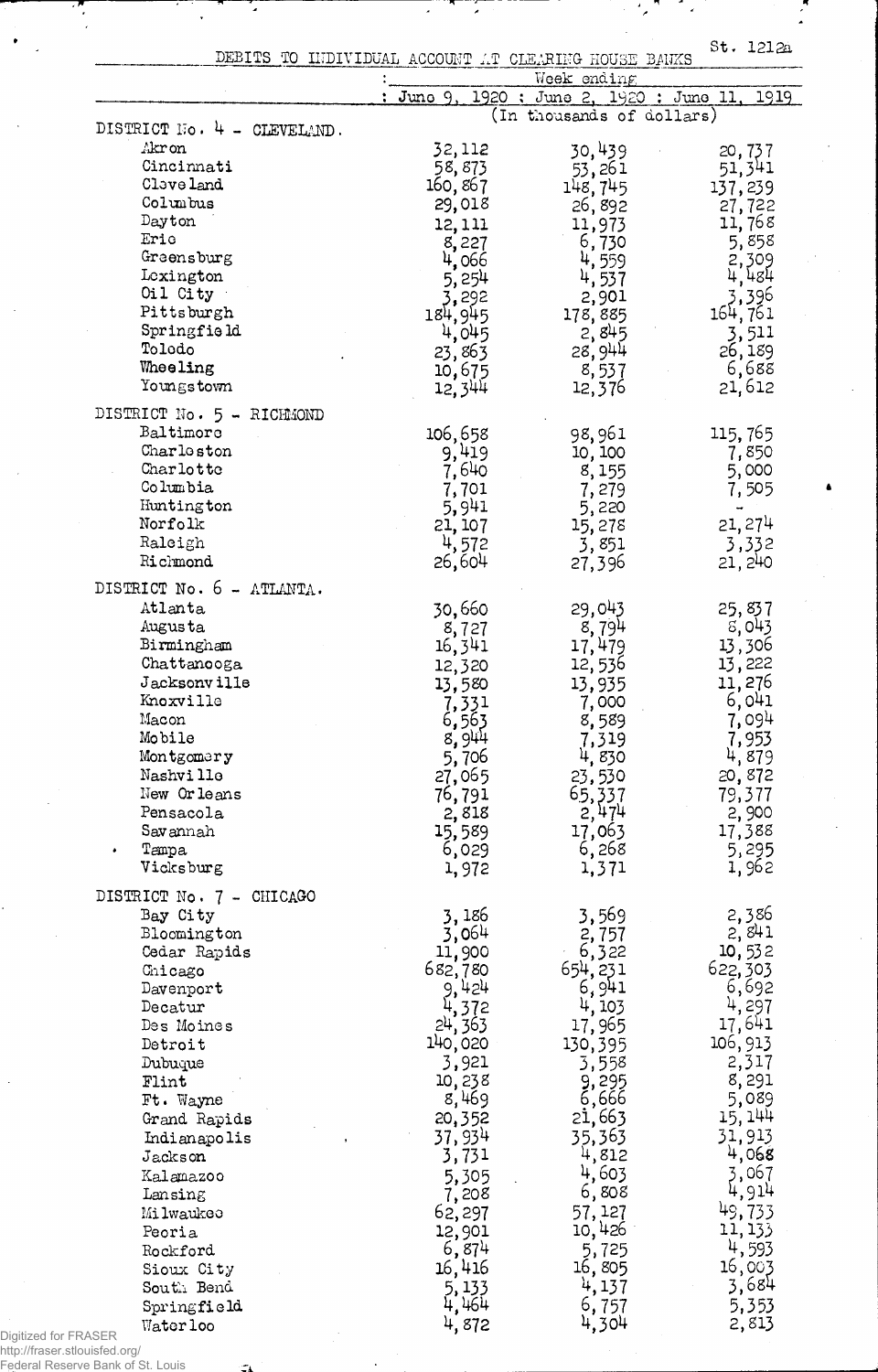| St.1212b |  |  |  |
|----------|--|--|--|
|          |  |  |  |

 $\mathcal{S}_{\mathbf{z}}$ м. 17

DEBITS TO INDIVIDUAL ACCOUNT AT CLEARING HOUSE BANKS

|                                                                                                                                                                                                                                                           | Week ending                                                                                                                                     |                                                                                                                                                   |                                                                                                                                          |
|-----------------------------------------------------------------------------------------------------------------------------------------------------------------------------------------------------------------------------------------------------------|-------------------------------------------------------------------------------------------------------------------------------------------------|---------------------------------------------------------------------------------------------------------------------------------------------------|------------------------------------------------------------------------------------------------------------------------------------------|
|                                                                                                                                                                                                                                                           | : June 9.                                                                                                                                       | 1920 : June 2, 1920 : June 11.                                                                                                                    | 1919                                                                                                                                     |
|                                                                                                                                                                                                                                                           |                                                                                                                                                 | (In thousands of dollars)                                                                                                                         |                                                                                                                                          |
| DISTRICT No. 8 - St. LOUIS<br>Evansville<br>Little Rock<br>Louisville<br>$\mathbb M$ omphis<br>St. Louis                                                                                                                                                  | 5,615<br>9,075<br>32,717<br>30,202<br>141, 747                                                                                                  | 5,273<br>8,510<br>34,420<br>27,977<br>151,692                                                                                                     | 4,092<br>6,082<br>35,096<br>32,880<br>$-128,582$                                                                                         |
| DISTRICT No. 9 - MINNEAPOLIS<br>Aberdeen<br>Billings<br>Duluth<br>Fargo<br>Grand Forks<br>Great Falls<br>Helena<br>Minneapolis<br>St. Paul<br>Sioux Falls<br>Superior<br>Winona                                                                           | 2,944<br>2,443<br>23,131<br>3,877<br>1,959<br>1,975<br>2, 528<br>90, 394<br>35,843<br>8,042<br>2,365<br>1,250                                   | 1,736<br>2,274<br>26,155<br>3,403<br>1,698<br>1,871<br>2,214<br>73,699<br>30,349<br>6,093<br>2,039<br>1,029                                       | 1,676<br>2,451<br>20,396<br>5,646<br>1,615<br>1,798<br>2,617<br>72,410<br>37,720<br>1,150<br>1,070                                       |
| DISTRICT No. 10 - KANSAS CITY<br>Atchison<br>Bartlesville<br>Cheyenne<br>Colorado Springs<br>Denver<br>Joplin<br>Kansas City, Kan.<br>Kansas City, Mo.<br>Muskogee<br>Oklahoma city<br><b>Omaha</b><br>Pubelo<br>St. Joseph<br>Topoka<br>Tulsa<br>Wichita | 585<br>3,915<br>1,624<br>3,254<br>43,616<br>430<br>3,221<br>86,555<br>5,625<br>26,371<br>60,503<br>3,975<br>20,083<br>7,572<br>26,387<br>13,992 | 418<br>4,012<br>1,658<br>2,750<br>40,917<br>3,357<br>3,199<br>80,947<br>5,386<br>19,763<br>49,935<br>3,365<br>17,322<br>5,487<br>27,968<br>12,569 | 2,368<br>4,031<br>37,003<br>3,107<br>3,589<br>83,507<br>2,990<br>$12,39^{4}$<br>61,159<br>4,874<br>19, 163<br>5, 243<br>22, 105<br>9,930 |
| DISTRICT No. 11 - DALLAS<br>Albuquerque<br>Austin<br>$\mathtt{Beam}$<br>Dallas<br>El Paso<br>Ft. Worth<br>Galveston<br>Houston<br>San Antonio<br>Shreveport<br>Texarkana<br>Tucson<br>Waco                                                                | 2,191<br>3,8 <del>54</del><br>4,782<br>38,107<br>11,042<br>24,128<br>6,802<br>29,305<br>10,314<br>10,715<br>1,917<br>2,159<br>4,485             | 1,998<br>3,564<br>3,135<br>38,678<br>9,435<br>23,986<br>8,140<br>30,459<br>7,589<br>8,637<br>1,419<br>846<br>3,880                                | 1,708<br>3,453<br>4, 210<br>33,764<br>7,482<br>22, 827<br>6,945<br>32,468<br>6,431<br>1,891<br>1,719<br>3,515                            |